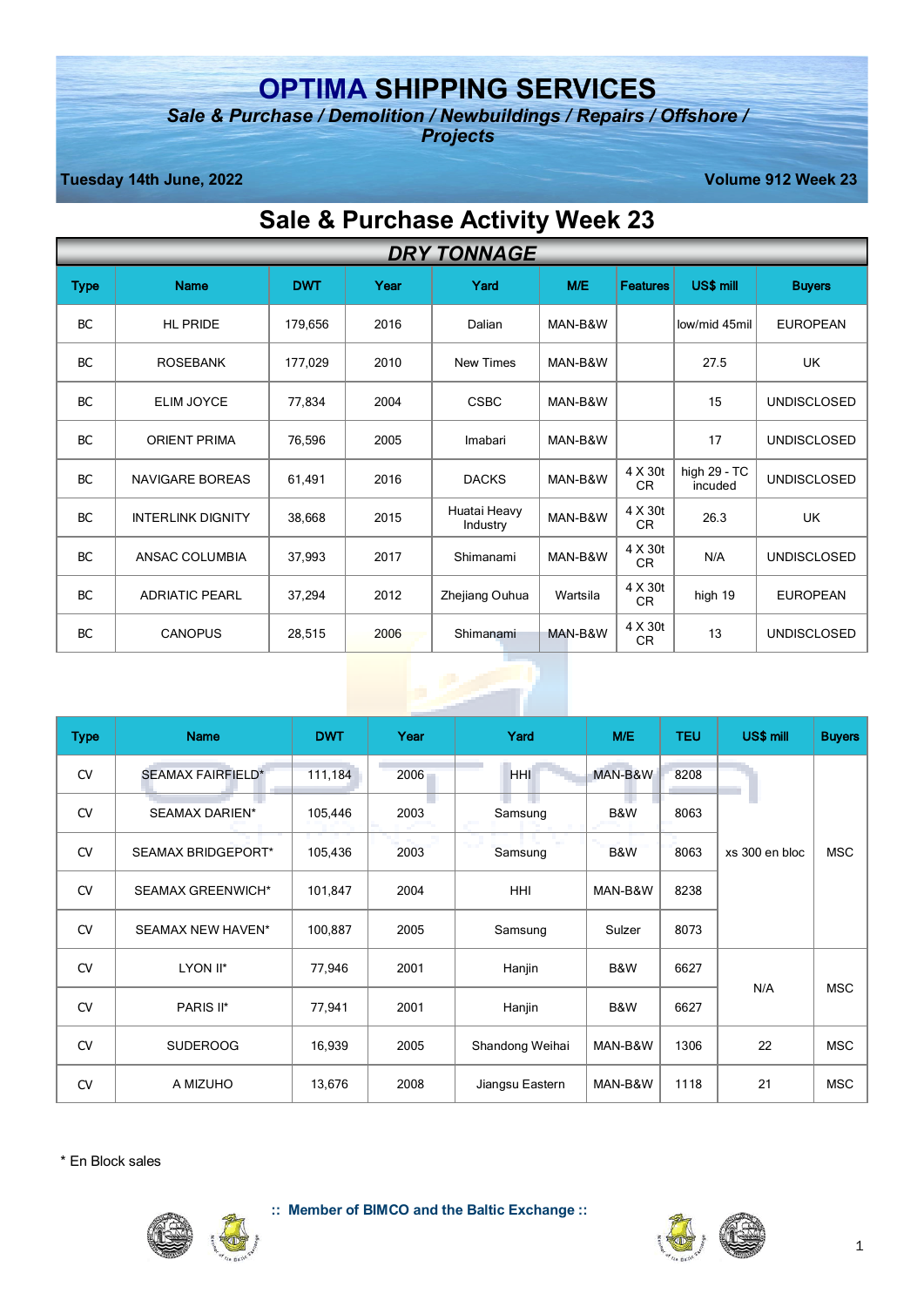**Tuesday 14th June, 2022 Volume 912 Week 23**

|               | <b>WET TONNAGE</b>       |                                  |            |      |               |                        |                 |                    |                    |
|---------------|--------------------------|----------------------------------|------------|------|---------------|------------------------|-----------------|--------------------|--------------------|
| <b>Type</b>   | <b>Sub Type</b>          | <b>Name</b>                      | <b>DWT</b> | Year | Yard          | M/E                    | <b>Features</b> | US\$ mill          | <b>Buvers</b>      |
| <b>TANKER</b> | Crude Oil                | <b>NORDIC</b><br><b>MOON</b>     | 160,200    | 2002 | Samsung       | B&W                    |                 | 16                 | <b>UNDISCLOSED</b> |
| <b>TANKER</b> | Crude Oil                | <b>MARVIN</b><br><b>STAR</b>     | 157,985    | 2009 | Hyundai Samho | MAN-<br>B&W            |                 | 26.5 at<br>auction | <b>GREEK</b>       |
| <b>TANKER</b> | Crude Oil                | <b>GODAM</b>                     | 113,553    | 2006 | Samsung       | MAN-<br>B&W            |                 | 22                 | <b>UNDISCLOSED</b> |
| <b>TANKER</b> | Crude Oil                | <b>SILVER</b>                    | 107,507    | 2010 | Tsuneishi     | MAN-<br>B&W            |                 | 27.5               | <b>UNDISCLOSED</b> |
| <b>TANKER</b> | Chemical/Oil<br>Products | CYGNUS*                          | 51,218     | 2007 | <b>STX</b>    | MAN-<br>B&W            | <b>INO III</b>  | rgn 15 each        |                    |
| <b>TANKER</b> | Chemical/Oil<br>Products | SEXTANS*                         | 51,215     | 2007 | <b>STX</b>    | MAN-<br>B&W            | <b>INO III</b>  |                    | <b>EUROPEAN</b>    |
| <b>TANKER</b> | Chemical/Oil<br>Products | <b>MAERSK</b><br>CAELUM*         | 45,999     | 2016 | <b>HMD</b>    | MAN-<br>B&W            | <b>INO III</b>  |                    |                    |
| <b>TANKER</b> | Chemical/Oil<br>Products | <b>MAERSK</b><br>NAVIGA-<br>TOR* | 45,999     | 2016 | HMD           | MAN-<br>B&W            | <b>IMO III</b>  |                    |                    |
| <b>TANKER</b> | Chemical/Oil<br>Products | <b>MAERSK</b><br>SEAFARER*       | 45,999     | 2016 | HMD           | MAN-<br>B&W            | <b>IMO III</b>  |                    |                    |
| <b>TANKER</b> | Chemical/Oil<br>Products | <b>MAERSK</b><br>ALTUS*          | 39,999     | 2017 | HMD           | MAN-<br>B&W            | <b>IMO III</b>  | 230 en bloc        | <b>KOREAN</b>      |
| <b>TANKER</b> | Chemical/Oil<br>Products | <b>MAERSK</b><br>CIRRUS*         | 39,999     | 2017 | <b>HMD</b>    | MAN-<br>B&W            | <b>IMO III</b>  |                    |                    |
| <b>TANKER</b> | Chemical/Oil<br>Products | <b>MAERSK</b><br>CUMULUS*        | 39,999     | 2016 | <b>HMD</b>    | MAN-<br>B&W            | <b>IMO III</b>  |                    |                    |
| <b>TANKER</b> | Chemical/Oil<br>Products | <b>MAERSK</b><br>NIMBUS*         | 39,999     | 2016 | <b>HMD</b>    | MAN-<br>B&W            | <b>INO III</b>  |                    |                    |
| <b>TANKER</b> | Chemical/Oil<br>Products | <b>MAERSK</b><br>STRATUS*        | 39,999     | 2017 | <b>HMD</b>    | MAN-<br><b>B&amp;W</b> | <b>IMO III</b>  |                    |                    |
| <b>TANKER</b> | Chemical/Oil<br>Products | SABREW-<br><b>ING</b>            | 49,323     | 2004 | Naikai Zosen  | B&W                    | IMO II          | 9.5                | <b>CHINESE</b>     |
| <b>TANKER</b> | Chemical/Oil<br>Products | <b>HANS</b><br><b>SCHOLL</b>     | 40,250     | 2004 | ShinA         | MAN-<br>B&W            | <b>IMO III</b>  | 8.1                | <b>UNDISCLOSED</b> |

\* En Block sales



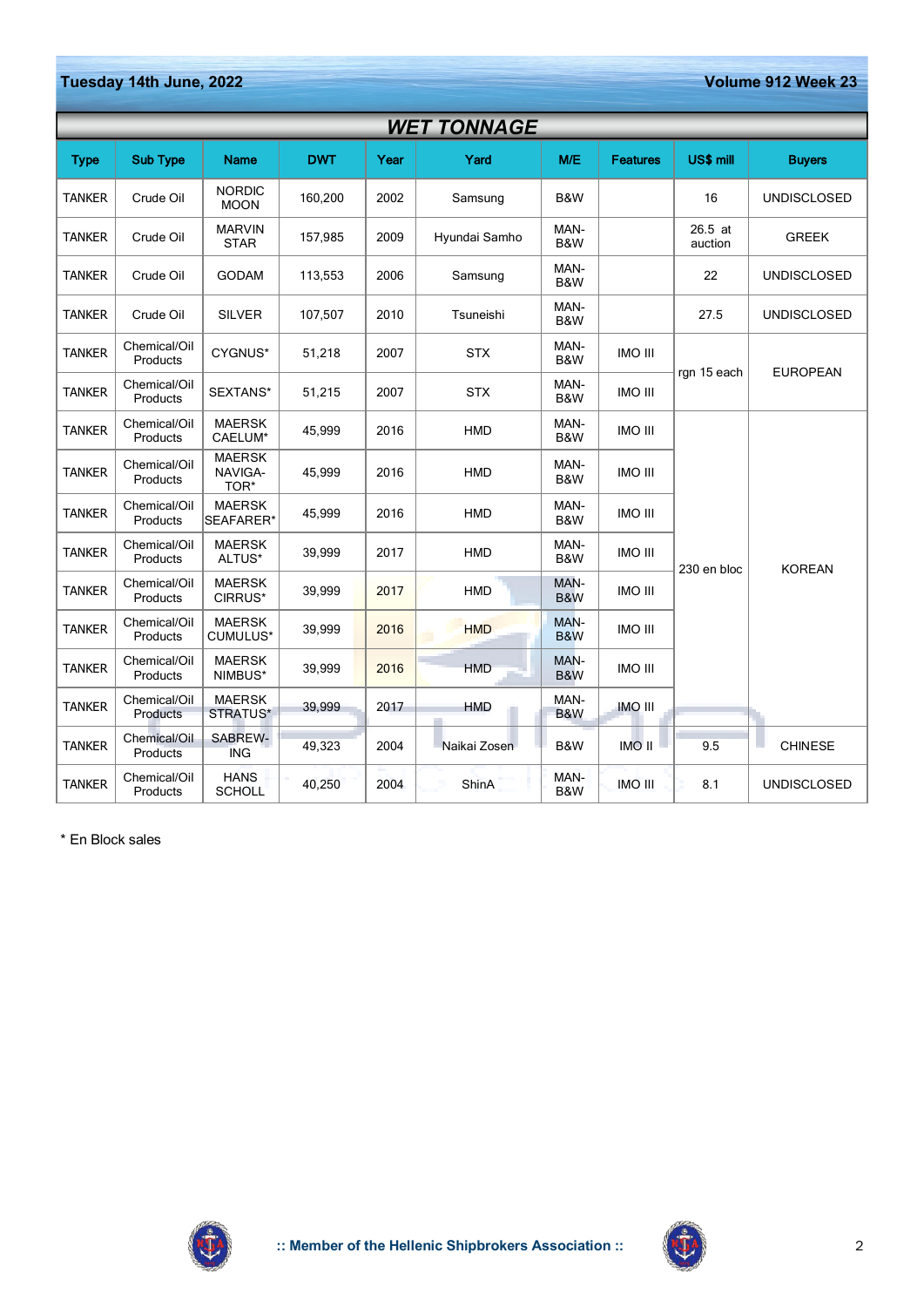|               | Tuesday 14th June, 2022<br>Volume 912 Week 23 |            |                      |                            |      |            |                  |                          |  |
|---------------|-----------------------------------------------|------------|----------------------|----------------------------|------|------------|------------------|--------------------------|--|
|               |                                               |            |                      | <b>DEMOLITION</b>          |      |            |                  |                          |  |
| Type          | <b>Name</b>                                   | <b>DWT</b> | Year<br><b>Built</b> | Yard                       | LDT  | US \$ mill | US\$<br>Per/tone | <b>Buyers</b>            |  |
| <b>TANKER</b> | <b>KIRIN</b>                                  | 4999       | 1993                 | Kanrei Zosen K.K. - Naruto | 2187 | 0.87       | 400              | <b>INDIAN - SUB CONT</b> |  |





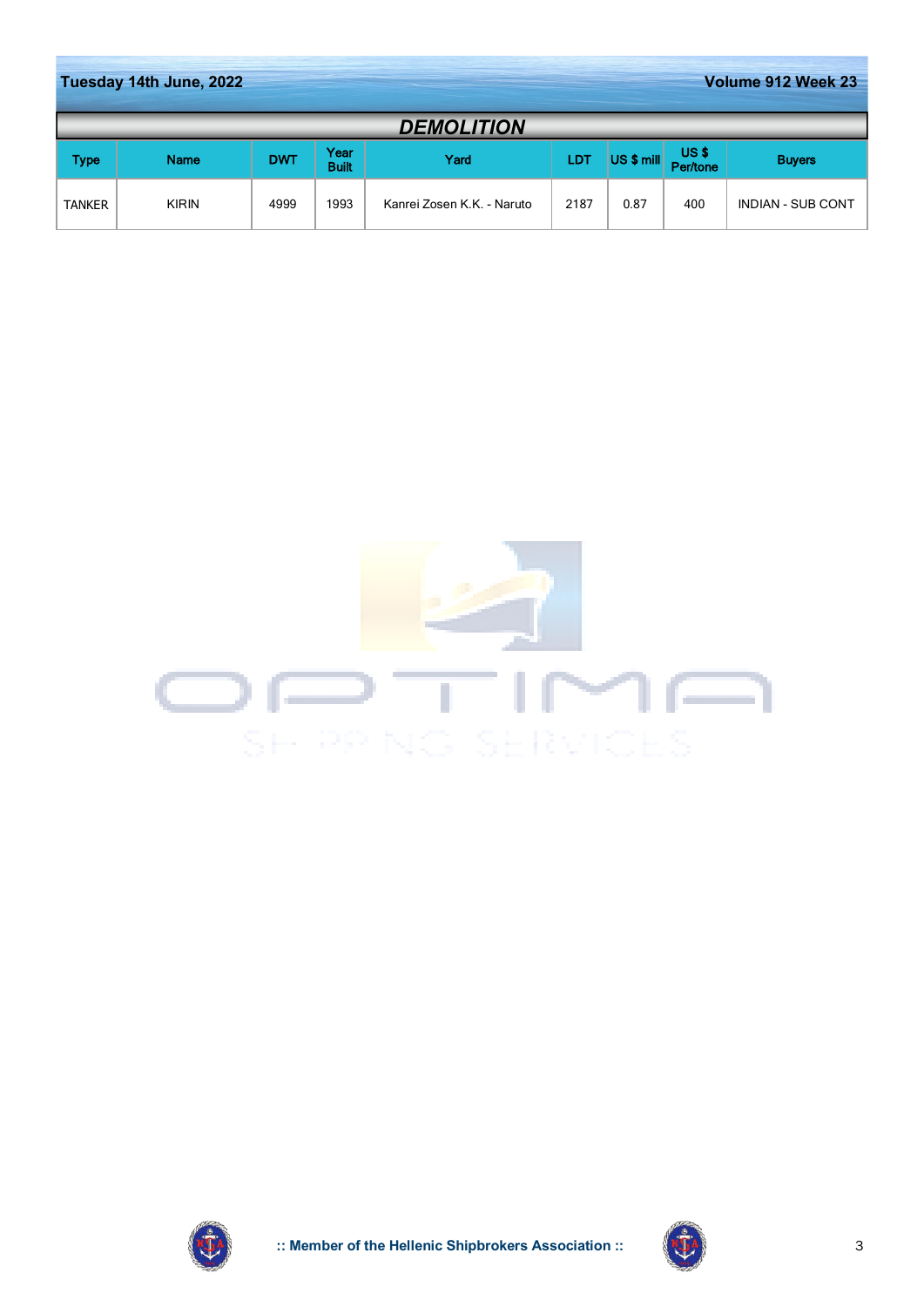| Weekly Results As Published By The Baltic Exchange (BSRA TKR-BC) on: 10th June 2022 |                            |            |               |                       |  |  |  |  |
|-------------------------------------------------------------------------------------|----------------------------|------------|---------------|-----------------------|--|--|--|--|
| Route                                                                               | <b>Description</b>         | Size (MT)  | Value         | Change                |  |  |  |  |
| <b>VLCC</b>                                                                         | Tanker - 5 years old       | 305,000 mt | 77.344 \$ mil | 0.017 $\uparrow$      |  |  |  |  |
| <b>SUEZMAX</b>                                                                      | Tanker - 5 years old       | 158,000 mt | 52.327 \$ mil | 0.117 $\uparrow$      |  |  |  |  |
| <b>AFRAMAX</b>                                                                      | Tanker - 5 years old       | 115,000 mt | 47.358 \$ mil | 0.139 $\uparrow$      |  |  |  |  |
| MR_PROD_TKR                                                                         | Tanker - 5 years old       | 51,000 mt  | 33.231 \$ mil | 0.087 $\uparrow$      |  |  |  |  |
| <b>CAPESIZE</b>                                                                     | Bulk Carrier - 5 years old | 180,000 mt | 51.788 \$ mil | $-0.004$ $\downarrow$ |  |  |  |  |
| PNMX_(DRY)                                                                          | Bulk Carrier - 5 years old | 82,500 mt  | 37.266 \$ mil | 0.049 个               |  |  |  |  |
| SUPER HANDY                                                                         | Bulk Carrier - 5 years old | 58,328 mt  | 30.888 \$ mil | 0.036 $\uparrow$      |  |  |  |  |
| <b>HANDYSIZE</b>                                                                    | Bulk Carrier - 5 years old | 38,200 mt  | 28.994 \$ mil | 0.082 个               |  |  |  |  |

"Whilst care has been taken in the production of this Sale & Purchase Report all information (which includes all assessments and/or additional data and is hereafter referred to as "information") is for general use and not designated to be used for a specific purpose. The information contains market data that was derived from the shipping industry. Although we take meticulous care to avoid any errors and omissions in the information contained herein, the accuracy of the same can by no means be guaranteed nor we bear any liability whatsoever, for any third party who seeks to rely on or use the information."